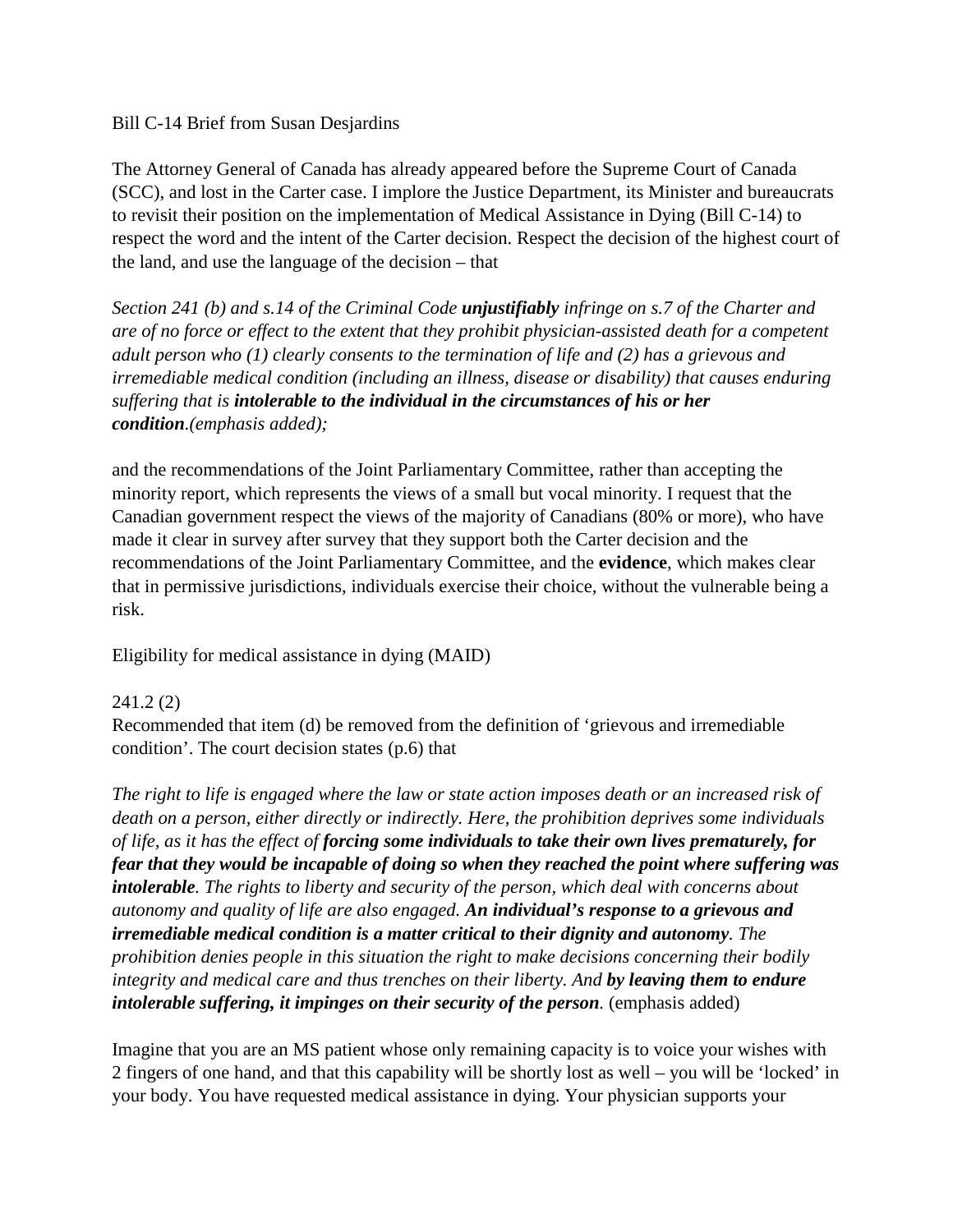wishes, but the second physician feels that your death is not 'reasonably foreseeable' and thus refuses to support the request. Based on the types of illnesses faced by the applicants in Carter, this is exactly the type of situation to which the SCC addressed itself. There is NO requirement in Carter for the medical condition to be terminal; rather, the Court took a patient-centred approached which would permit the individual to determine when their enduring suffering becomes intolerable. Québec is already faced with these types of issues, given that medical assistance in dying is only available to those defined as terminally ill. I ask you to consult with **Me Jean-Pierre Ménard** to develop a clearer understanding of the issues which arise when the law does not allow MAID for those who are not terminally ill or whose natural death if 'reasonably foreseeable'. Would Canadian society chose to force these individuals to make the 'cruel choice' referred to in the introduction to the SCC's decision (I.1, p.6)

*A person facing this prospect has two options: she can take her own life prematurely, often by violent or dangerous means, or she can suffer until she dies from natural causes. The choice is cruel.*

We have already seen one case in Québec where an individual with a grievous and irremediable condition, suffering unendurable pain, undertook to starve themselves in order to quality for MAID. Would Canadian society accept that a new law drive a person to these extremes?

Consistent with the changes to 241.2.3h below, that the criteria for access to MAID be modified to include item (f)

Those individuals who have been diagnosed with a grievous and irremediable condition that will lead to a loss of competence in the future, eg. Dementia, Alzheimer's and other similar illnesses, have the option to prepare an advance request for MAID, specifying certain conditions that would be met in order for the procedure to be implemented.

The Government has indicated concerns that additional public consultation is required to effectively implement this provision. In this event, that the law be revised to specify that consultation and a revision to the law to provide access to this class of individuals will be completed no later than 6 months prior to the end of the Government's current mandate.

Does Canadian society accept that individuals diagnosed with dementia or Alzheimer's would have to take the path followed by Gillian Bennett, or others who have travelled to Switzerland, rather than allow them to choose the moment of their death in the comforting embrace of their family members?

241.2 (3b.ii)

That this criterion be revised, for all of the above reasons, to state